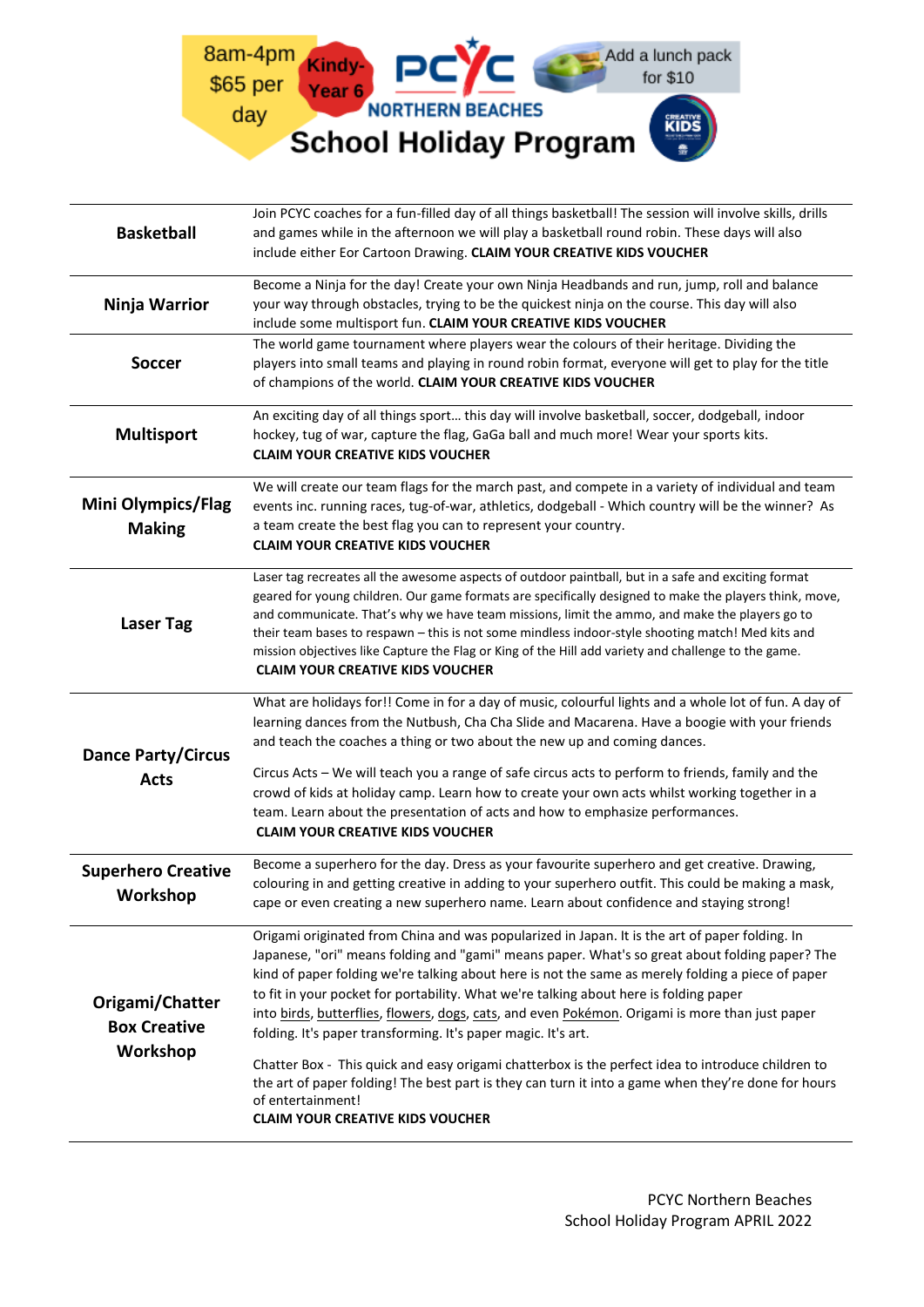### **Important information:**

- Please return the enclosed enrolment form to the PCYC Northern Beaches as soon as possible Spaces are limited and will book out.
- Forms can be submitted by either handing them into the club, or emailing them to [northernbeaches@pcycnsw.org.au](mailto:northernbeaches@pcycnsw.org.au)
- Enrolment will only be confirmed upon full receipt of payment and completion of booking forms.
- All booking forms must be completed in full, with payment details or Creative Kids Vouchers to be accepted.
- \$65.00 per child per day
- All participants must be PCYC members to attend PCYC programs junior membership \$10.00. Membership will be processed with the completed details if membership not already held.
- Activities do not start until 9am … (8am-9am Drop Off Free Time), (3pm-4pm Pick Up Free Time).

#### **Program Times:**

- Drop off is between 8:00am and 9:00am
- Program officially starts at 9:00am and finishes at 3:00pm with pick up available until 4:00pm
- Children must be picked up by 4:00pm. Children not picked up by 4pm will be charged \$25
- Children *must be signed* in and out of the program.
- Children will not be allowed to leave the program with anyone other than those nominated on the enrolment form.

#### **Age Limits:**

• Primary school aged children, minimum 5 years old, maximum 12 years old. Must attend school – no pre-schoolers!

#### **Enrolment:**

- Enrolments will only be secured on full completion of forms and full receipt of payment.
- Enrolments will close when maximum capacity is reached (Maximum capacity is 50 participants).

## **What to bring:**

- Drinks, lunch, snacks and food for the whole day
- Water bottle
- Enclosed shoes with rubber sole children will not be allowed to participate in some activities without correct footwear
- Lunch packs are available for purchase via this enrolment form or over the phone. \$10 with enrolment or \$15 on the day.
- DO NOT bring mobile phones/electronics
- Please clearly label ALL items brought to the Police Citizens Youth Club. PCYC takes no responsibility for lost property.
- Families are advised not to bring valuables to the club, and label all personal belongings.

### **Allergies / Special Requirements:**

- Parents are required to inform the centre of any allergies their child has when enrolling.
- Parents are requested to explain known triggers, symptoms and management strategies when dropping off their child to help staff recognise and treat the condition.
- Please advise the centre of any special requirements.

#### **Medication:**

- Parents are required to inform the club of any medical conditions their child has when enrolling.
- Parents are requested to explain known triggers, symptoms and management strategies when dropping off their child to help staff recognise and treat the condition.
- Please advise the centre of any special requirements.
- Medication can only be administered by staff with written permission including signatures from parents/guardians.

## **Cancellation policy:**

- There are no cancellations, refunds or credits once your booking has been processed, unless a medical certificate is supplied for the day/s missed within one week of the missed day/s.
- Transfers to other days may be permitted if notice is given and there is availability on required days.

#### **Inappropriate Behaviour:**

- If a participant displays inappropriate behaviour, staff will speak to the participant about the rules and positively reinforce alternative behaviour. If no improvement is seen the participant will be given time out.
- If a participant physically harms another child or staff, time out will be given and the parent/guardian contacted.
- For other serious incidents the participant's parent/guardian will be contacted.

**If you still have any questions, please contact the club:**  [northernbeaches@pcycnsw.org.au](mailto:northernbeaches@pcycnsw.org.au) **or call 9196 9100**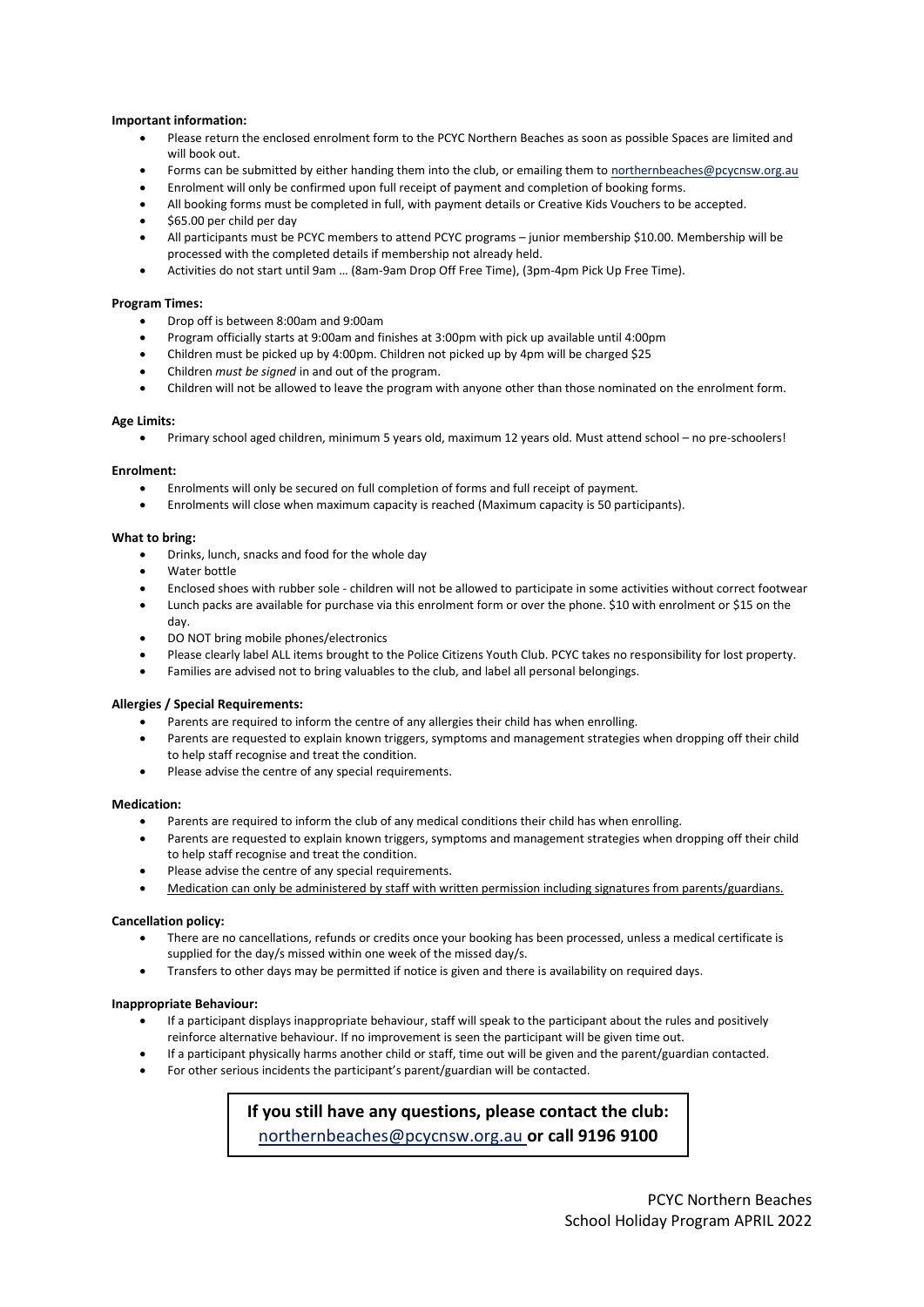# **Please complete ALL requested information.**

# **Options for registering:**

- 1. Bring in to the centre
- 2. Email to: northernbeaches@pcycnsw.org.au
- 3. [Book online](https://www.pcycnsw.org.au/northern-beaches/school-holiday-programs/)

| <b>Parent/Guardian Information:</b>                  |           |
|------------------------------------------------------|-----------|
| Parent/Guardian Name:                                |           |
| (Will be the first emergency contact)                |           |
| Address:                                             |           |
|                                                      | Postcode: |
| Phone 1:                                             | Phone 2:  |
| Email:                                               |           |
| (Enrolment confirmation will be sent by email only): |           |
| <b>Emergency Contact Name:</b>                       | Phone:    |
| (Must be different to above)                         |           |
| How did you hear about us?                           |           |

## **Indemnity Statement**

I, the parent/guardian, have read and agree to the attached Essential Information and agree to terms and conditions outlined below: (please initial each box)

 $\Box$  I accept full responsibility for my child/ren's personal belongings.

 $\Box$  PCYC Northern Beaches is authorised to obtain medical assistance required in the event of any unforeseen accident or illness and I agree to meet any expenses attached hereto.

 $\Box$  I accept full responsibility for my child/ren's behaviour during the program and in the event of misbehaviour I will be contacted and asked to collect my child/ren.

 $\Box$  I, the undersigned, agree that neither the PCYC nor its partners are liable for any losses, damage and/or injury occurred and/or sustained by my child/ren in attending the School Holiday Program.

| <b>Parent/Guardian Name:</b> |  |
|------------------------------|--|
| Signed:                      |  |
| Date:                        |  |

**Other Adult authorised to collect child/ren**: \_\_\_\_\_\_\_\_\_\_\_\_\_\_\_\_\_\_\_\_\_\_\_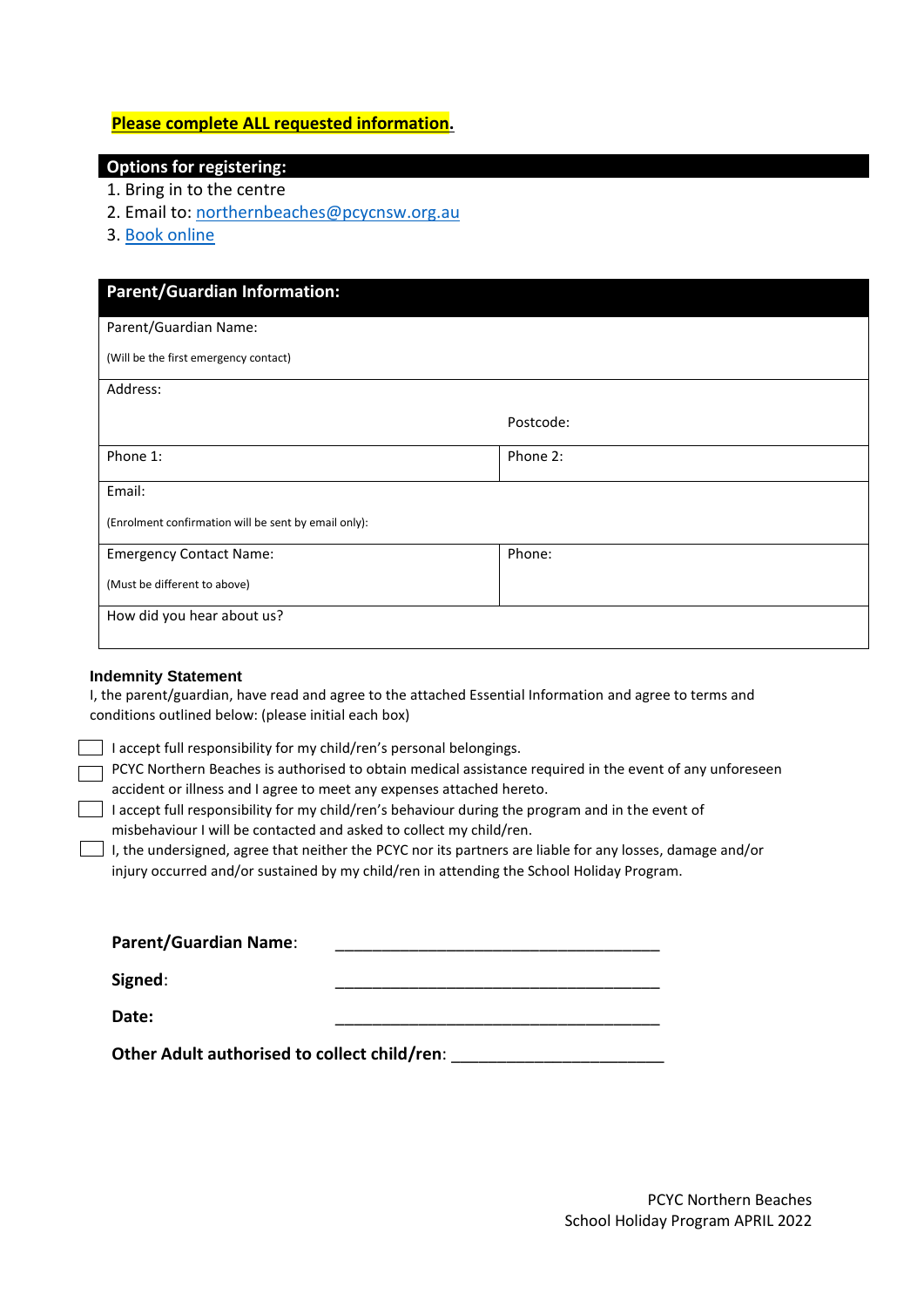|                                                                                                                                                                             | <b>Children's Names</b> | <b>DOB</b> | <b>PCYC</b><br><b>Member</b><br>Y/N | <b>Attended</b><br><b>PCYC Holiday</b><br>Program<br>previously | If child is not already a<br><b>PCYC member. A</b><br>Membership can be |  |
|-----------------------------------------------------------------------------------------------------------------------------------------------------------------------------|-------------------------|------------|-------------------------------------|-----------------------------------------------------------------|-------------------------------------------------------------------------|--|
| 1.                                                                                                                                                                          |                         |            |                                     |                                                                 | processed by our staff<br>with the details provided                     |  |
| 2.                                                                                                                                                                          |                         |            |                                     |                                                                 | on this form                                                            |  |
| 3.                                                                                                                                                                          |                         |            |                                     |                                                                 | (\$10.00 per year).                                                     |  |
| 4.                                                                                                                                                                          |                         |            |                                     |                                                                 |                                                                         |  |
| If children have any behavioral issues, allergies or medical conditions, please submit an action plan<br>form in order to assist staff to handle any incidents effectively. |                         |            |                                     |                                                                 |                                                                         |  |

**TOTAL PAYABLE TOTAL + MEMBERSHIP/S + LUNCH ORDER/S - CREATIVE KIDS VOUCHER TOTAL PAYABLE \$**

*If you are claiming your Creative Kids* 

*Voucher, please also attach a copy of the voucher to this form. (Note: The whole voucher must be claimed i.e. \$100 – there will be no refunds/credits).*

| <b>Payment:</b>     |             |                   |            |
|---------------------|-------------|-------------------|------------|
| Please circle:      | <b>VISA</b> | <b>MASTERCARD</b> |            |
| Card #:             |             |                   |            |
| Name on Card:       |             |                   | Signature: |
| <b>Expiry Date:</b> |             |                   | $CVC$ #:   |